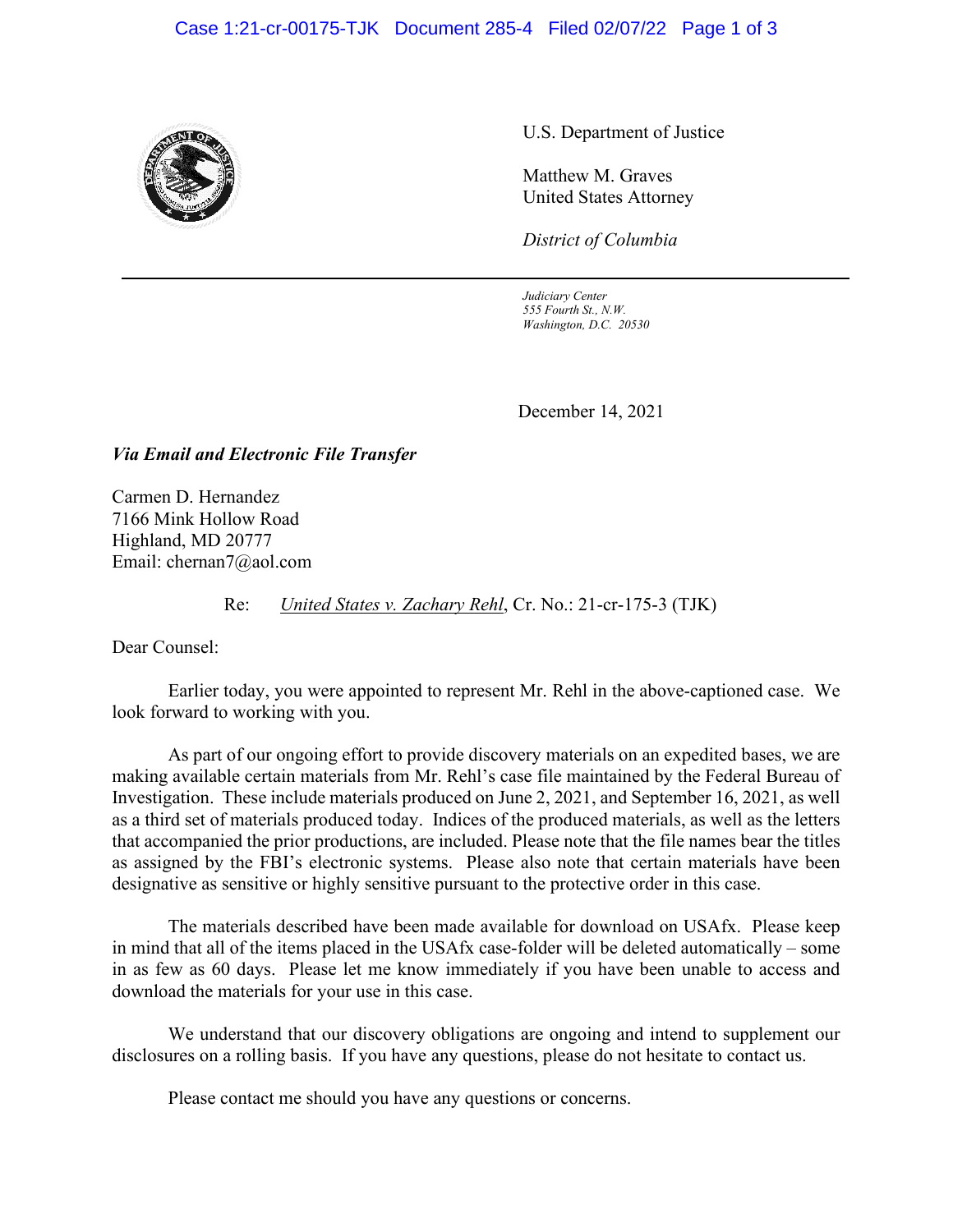Sincerely yours,

## MATTHEW M. GRAVES UNITED STATES ATTORNEY

By:  $/s/$ 

Luke M. Jones Assistant United States Attorney 555 4th Street, N.W. Washington, D.C. 20530  $(202)$  252-7066 Luke.jones@usdoj.gov